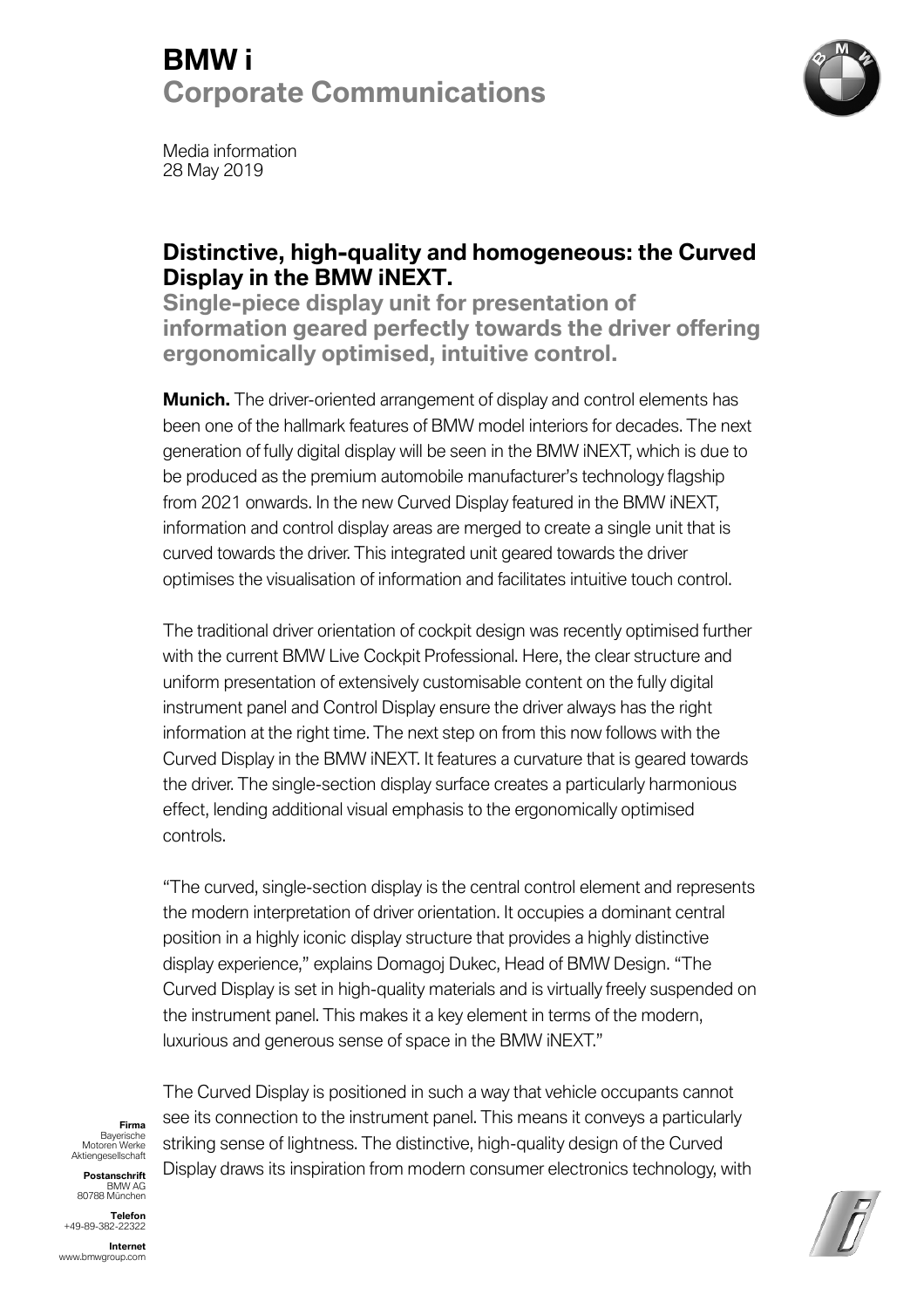## **BMW i Corporate Communications**

Media information

Date 28 May 2019

Topic Distinctive, high-quality and homogeneous: the Curved Display in the BMW iNEXT. Page 2

the curved display element itself being held in place by an extremely slim magnesium bracket. The sophisticated display technology with non-reflecting glass also does without a hood for shading purposes, thereby giving the cockpit area a particularly tidy and uncongested look.

"The Curved Display in the BMW iNEXT takes us to the next level of driveroriented controls," says Robert Irlinger, Head of BMW i. "The new display unit enables intuitive, natural and ergonomically perfect use of the touch function."

As such, the shape and arrangement of the Curved Display represents a groundbreaking interpretation of the driver orientation that is characteristic of BMW. At the same time, the Control Display area remains clearly visible and accessible to the front passenger, too. Depending on the situation and individual preferences, individual display content items can be shifted back and forth between the Control Display area in the driver's direct field of vision and the area that can be used by the front passenger.